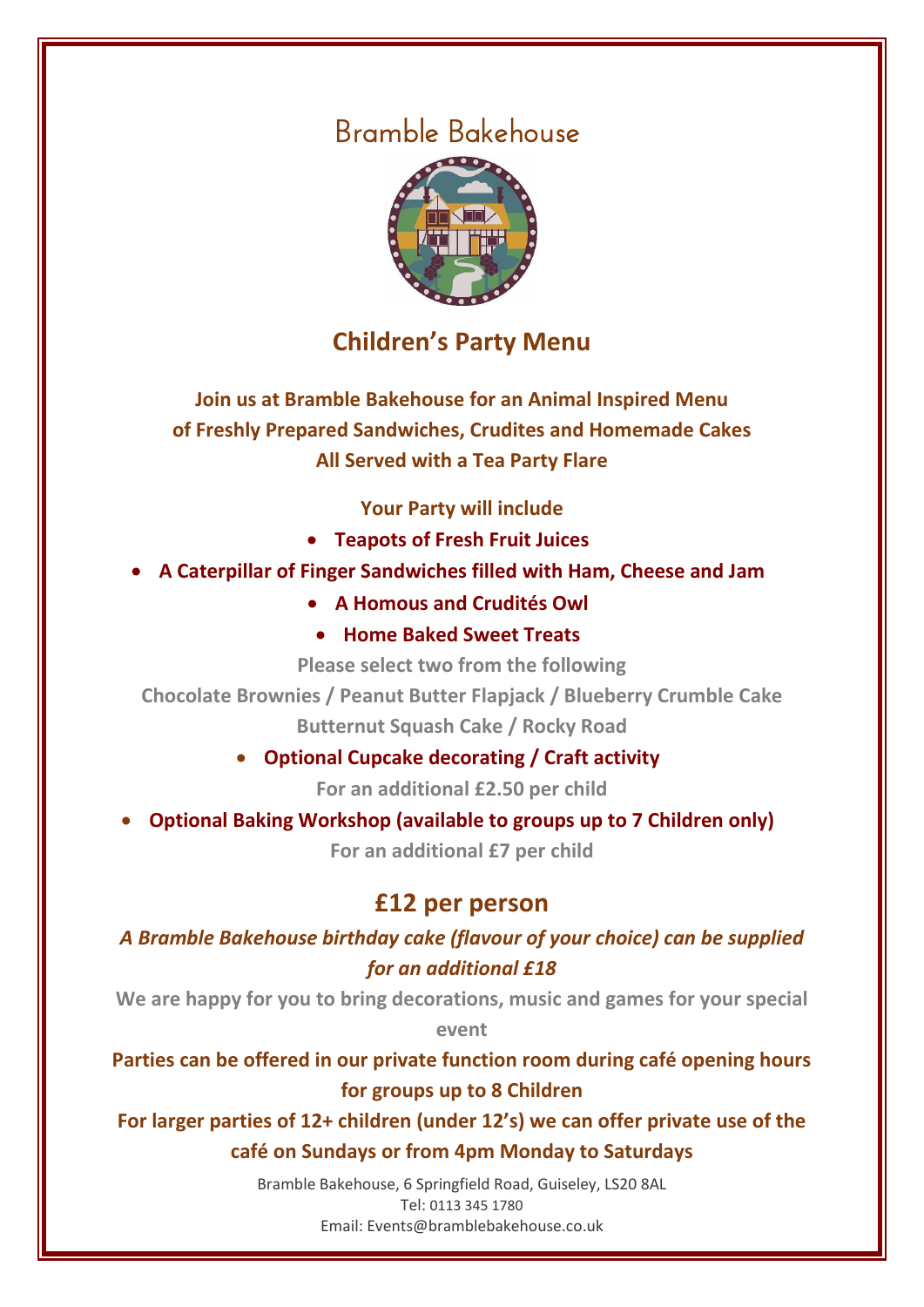

### **Children's Afternoon Tea Menu**

**Give your party guests a Children's inspired tea party**

**Your Party will include**

- **Teapots of Fresh Fruit Juices**
- **A selection of Bakehouse sandwiches served Cake Stands**
- **Chocolate Scones served with Chocolate Sauce and Clotted Cream**
	- **A Home Baked Sweet Treat**

**Please select one from the following**

**Chocolate Brownies / Peanut Butter Flapjack / Blueberry Crumble Cake Butternut Squash Cake / Rocky Road**

### **Optional Cupcake decorating activity**

**For an additional £2.50 per child**

**Or we can host a Baking Workshop (available to groups up to 7 Children only)**

**For an additional £7 per child**

### **£12 per person**

*A Bramble Bakehouse birthday cake (flavour of your choice) can be supplied for an additional £18*

**We are happy for you to bring decorations, music and games for your special event**

**Parties can be offered in our private function room during café opening hours for groups up to 8 Children**

**For larger parties of 12+ children (under 12's) we can offer private use of the café on Sundays or from 4pm Monday to Saturdays**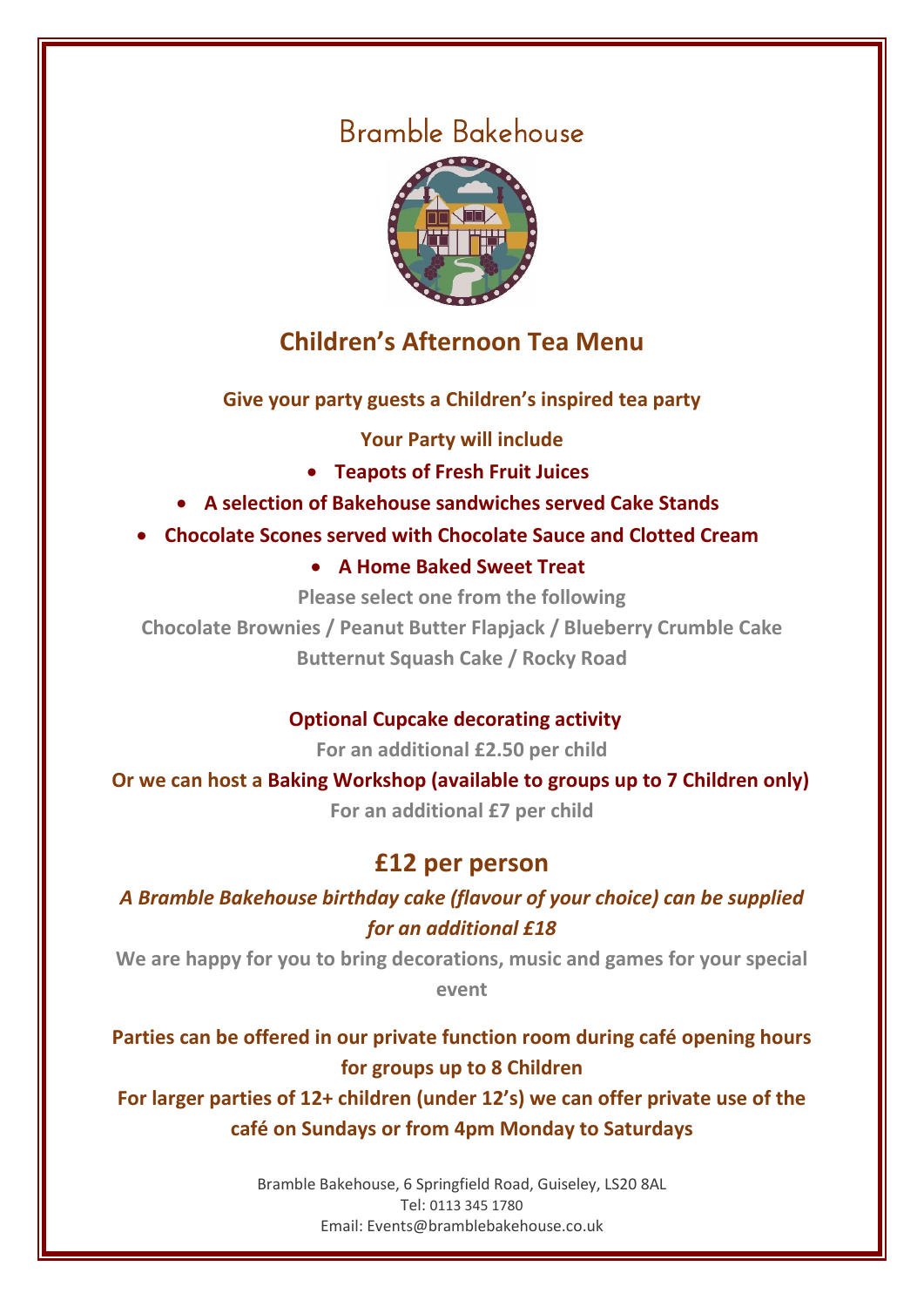

# Cupcake Decorating Parties

Available in our private function room for groups 5 to 8 people during Café opening hours

Each guest will receive two cupcakes to decorate, along with a drink of their choice including milkshakes made with ice cream and deluxe hot chocolates

A variety of toppings and frostings will be provided so you can be as creative as you wish

# £7.50 Per Guest